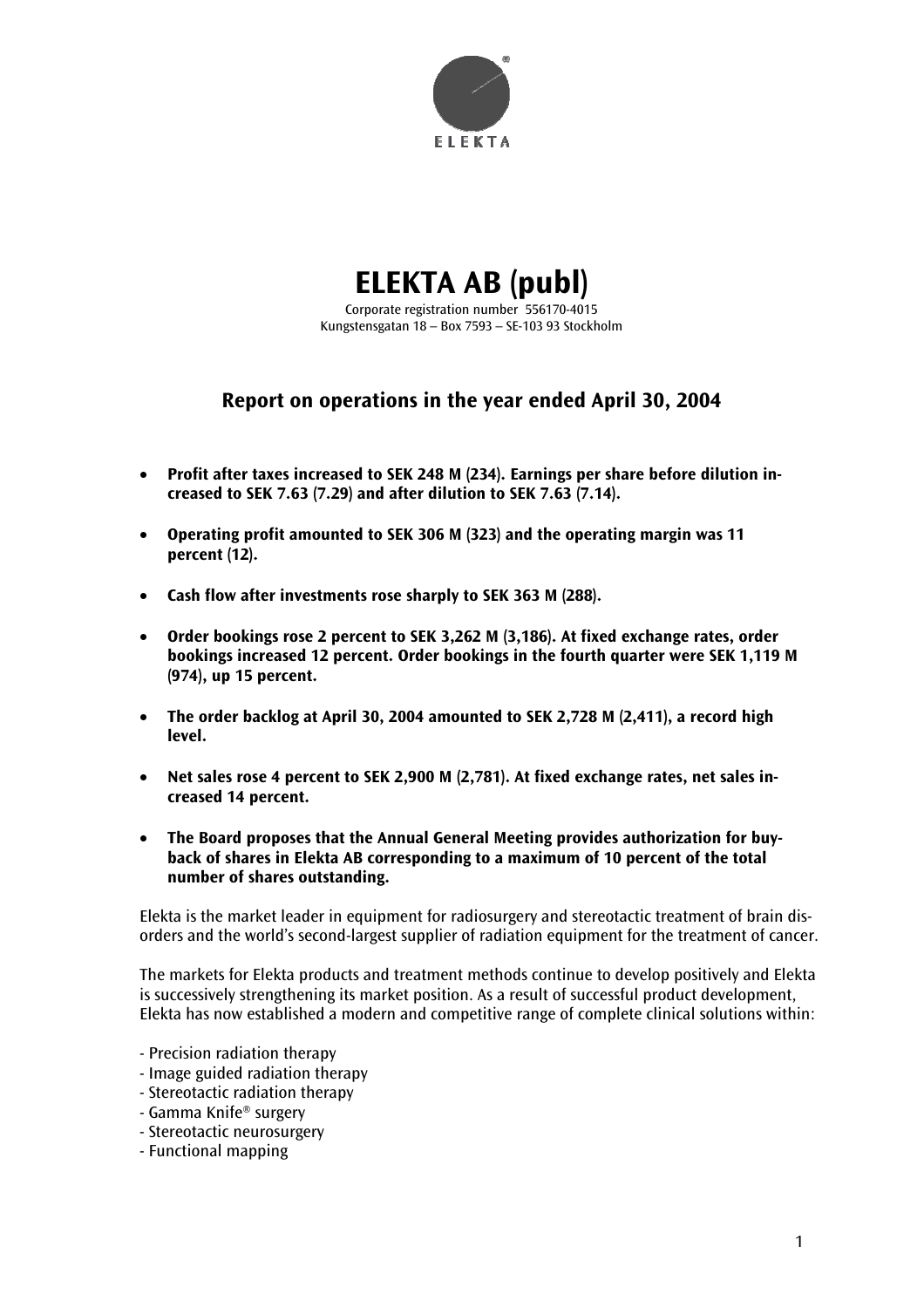

#### **New systems for radiation treatment with extreme precision launched during May**

Elekta is a world-leading supplier of equipment for precision treatment of cancer and brain disorders and leads the development of advanced technology for intensity modulated radiation therapy (IMRT) and image-guided radiation therapy (IGRT) for treatment of tumor diseases. Elekta is the only supplier with IGRT systems in clinical operations, which gives online access to 3D CT images (Volume View™) allowing clinics to track organ movement during treatment and which makes it possible to treat tumor diseases with very high precision. Elekta's system also offers advanced two dimensional visualization in still pictures (PlanarView™) and time-lapse (MotionView™).

Interest in image-guided radiation therapy is high, particularly from larger hospitals. Elekta's system for IGRT - Elekta Synergy™ - has regulatory approvals in both Europe and the USA. Elekta's order bookings have developed well in this area.

During May, Elekta Synergy™ S, a new, highly advanced solution for stereotactic precision radiation therapy of tumor diseases in the whole body, was launched. As a result of this new, unique technology, stereotactic image-guided radiation therapy can now be carried out with extreme precision, which opens new possibilities for higher radiation doses during fewer treatment sessions as well for new treatment methods.

Leksell Gamma Knife® is the predominant and most advanced method for stereotactic radiosurgery in the brain and development toward expanded areas of application is continuing at a steady pace. In addition to vascular malformations and tumors, applications such as radiosurgical treatment of eye diseases as well as functional disorders of the brain are increasing.

Leksell Gamma Knife® 4C, the fourth generation of Elekta's world-unique equipment for radiosurgery treatment of brain diseases, was launched in May. The improvements introduced in Leksell Gamma Knife® 4C simplify the treatment flow, enhance precision and provide new, integrated image treatment possibilities. Image processing using Leksell GammaPlan® with MultiView™ provides the users a previously unattainable possibility to integrate images from various image sources, such as CT, MRI and PET and as a result achieves improved treatment precision and treatment results.

Both Elekta Synergy™ S and Leksell Gamma Knife® 4C were launched with great success at the annual meeting for American Association of Neurological Surgeons (AANS), in Orlando, Florida May 3-5.

#### **Order bookings and order backlog**

Order bookings rose 2 percent to SEK 3,262 M (3,186). Oncology products increased 9 percent to SEK 2,331 M (2,143) and neurosurgery products declined 11 percent to SEK 931 M (1,043). At fixed exchange rates, the Group's order bookings rose 12 percent, order bookings for oncology increased strongly by 19 percent and order bookings for neurosurgery was in level with previous year.

Demand for Elekta's products within both oncology and neurosurgery remains high. Order bookings for neurosurgical products are affected by the supply of third party financing. During the year, one large financial provider, servicing the healthcare sector, ceased its operations, which made it more difficult to find financing for medical equipment, mainly in the U.S. This has during parts of the year negatively affected the order intake for Leksell Gamma Knife®.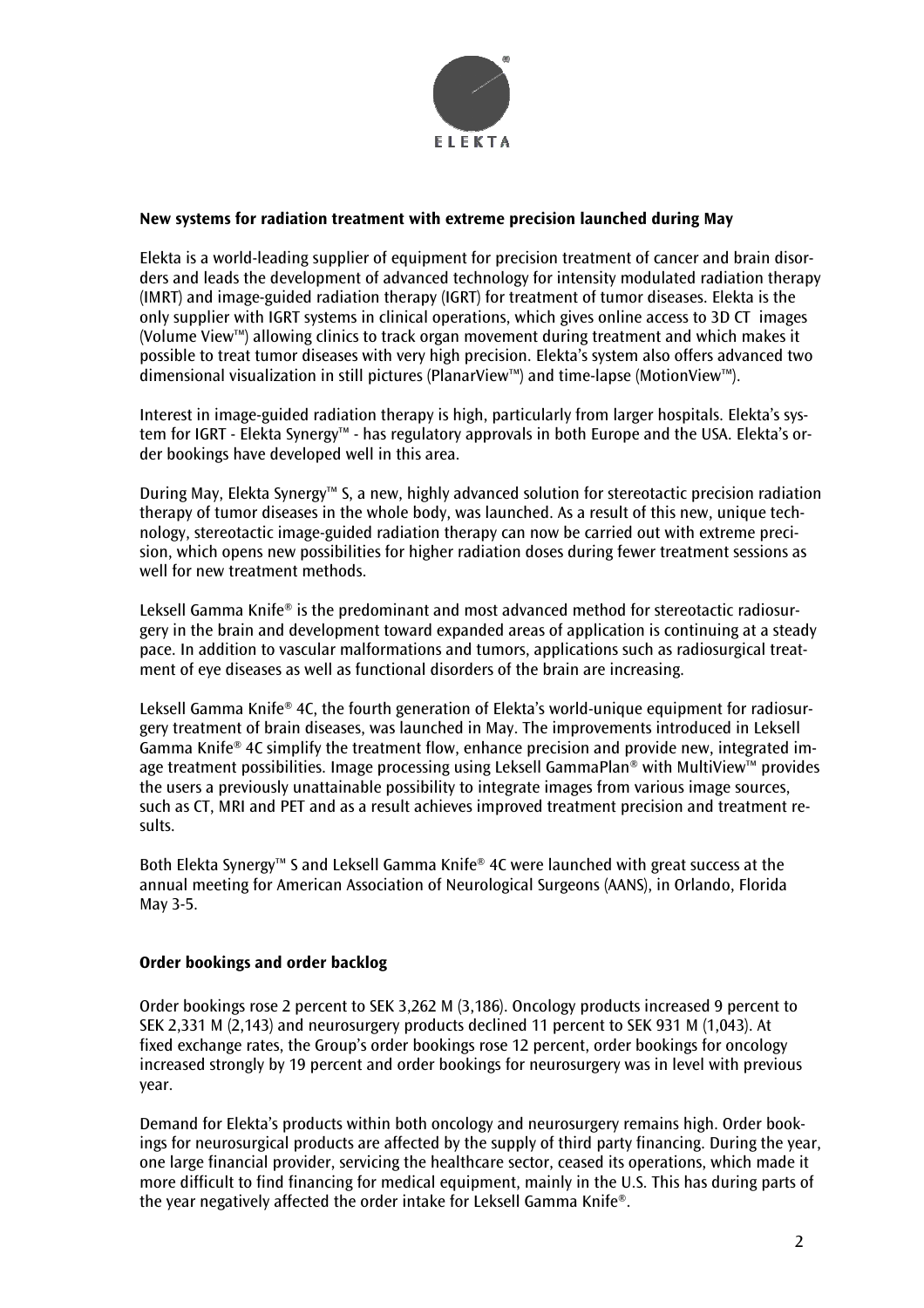

During the fourth quarter, Elekta successfully established broad cooperation with new financing sources and as of fiscal year 2004/05 will in cooperation with these financers offer full-coverage financial solutions for its customers.

Order bookings in the fourth quarter rose 15 percent to SEK 1,119 M (974).

The order backlog at April 30, 2004 amounted to SEK 2,728 M (2,411), a record high level.



| <b>Order bookings</b>       | <b>Quarter 4</b> | Quarter 4 | Change | 12 months | 12 months Change |        |
|-----------------------------|------------------|-----------|--------|-----------|------------------|--------|
| <b>SEK M</b>                | 2003/04          | 2002/03   |        | 2003/04   | 2002/03          |        |
| Europe, Middle East, Africa | 542              | 302       | 79%    | 1.476     | 1,310            | 13%    |
| North and South America     | 401              | 381       | 5%     | 1,065     | 1,141            | $-7%$  |
| <b>Japan</b>                | 45               | 187       | $-76%$ | 229       | 328              | $-30%$ |
| Asia excl. Japan            | 131              | 104       | 26%    | 492       | 407              | 21%    |
| Group                       | 1.119            | 974       | 15%    | 3,262     | 3,186            | 2%     |
| of which                    |                  |           |        |           |                  |        |
| Oncology                    | 857              | 560       | 53%    | 2,331     | 2,143            | 9%     |
| Neurosurgery                | 262              | 414       | $-37%$ | 931       | 1.043            | $-11%$ |

# **Market comments**

# *Continued market growth in Europe*

Order bookings in Europe, including the Middle East and Africa, rose 13 percent to SEK 1,476 M (1,310). At fixed exchange rates, total order bookings for the region rose 16 percent and for oncology products by 11 percent.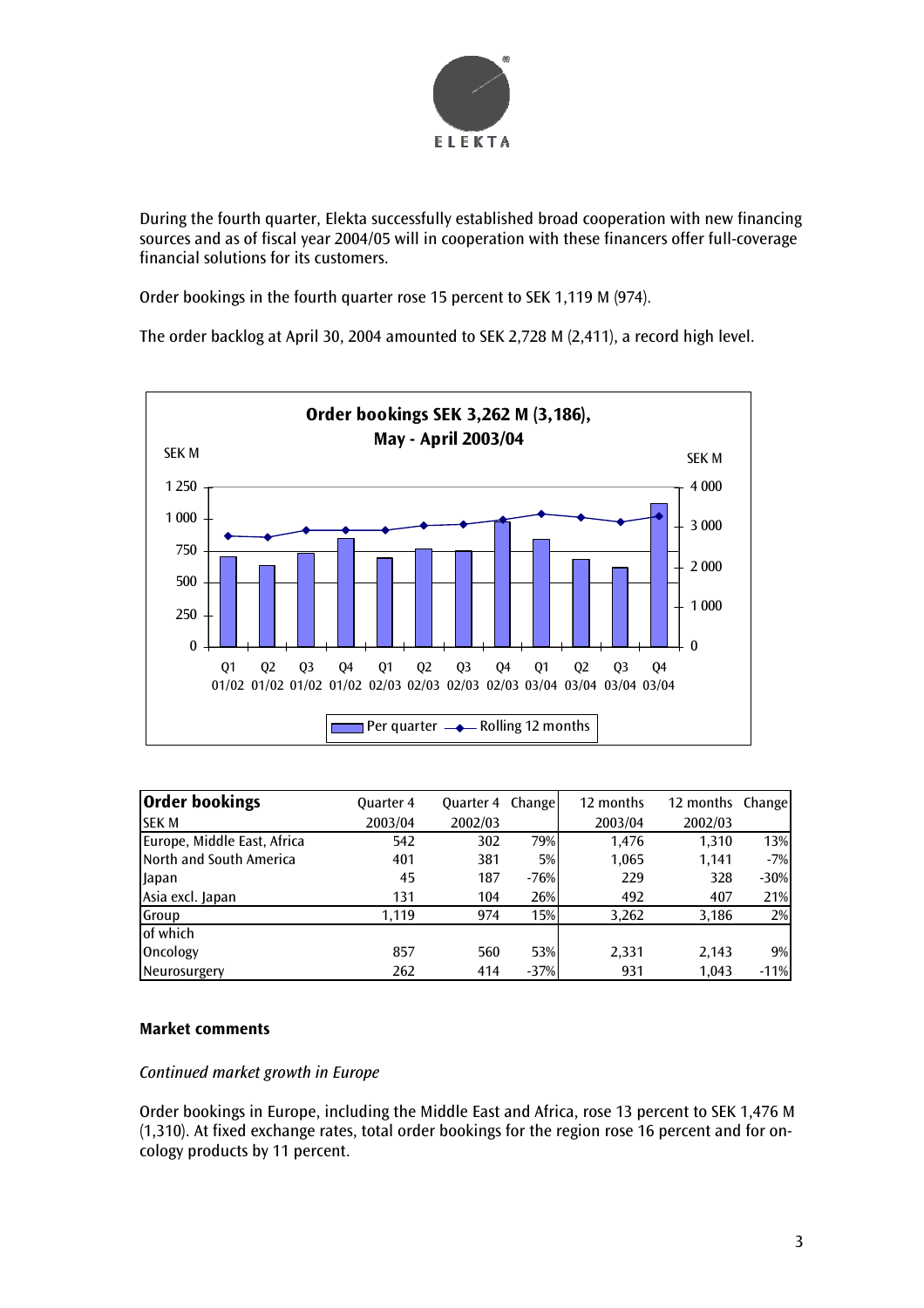

Demand in the European market for Elekta products continues to develop favorably and Elekta's position on the European market is strong. The interest in Elekta's solutions for IMRT and Elekta's unique technology for image-guided radiation therapy (IGRT) is great among leading cancer clinics. The need for additional capacity for radiation therapy of cancer is substantial in most countries in Europe. Many countries are continuing-major investment programs for improved cancer care, including the UK, Italy and France.

#### *Strong order intake for oncology in North and South America*

Order bookings in North and South America declined 7 percent and amounted to SEK 1,065 M (1,141), a result of the weakening of the USD against the SEK. The USD weakened 15 percent against the SEK compared with the rate for 2002/03. At fixed exchange rates, order bookings in the region rose 8 percent. Order bookings for oncology increased strongly by 21 percent and neurosurgery declined 9 percent, calculated at fixed exchange rates.

Interest in Elekta's unique clinical solutions for 3D image-guided radiation therapy – Elekta Synergy™ and Elekta Synergy™ S – is high also in the U.S. market, primarily from larger clinics.

Reduced access to third-party financing has affected order bookings and deliveries of Leksell Gamma Knife® adversely. However, during the fourth quarter Elekta established cooperation with other financing sources.

#### *Weak quarter in Japan*

Order bookings in Japan declined 30 percent to SEK 229 M (328). At fixed exchange rates, order bookings were down 23 percent.

Elekta holds a strong position on the Japanese market. A relatively high penetration of Leksell Gamma Knife® in Japan provides for a continued favorable demand for upgrades and aftermarket sales. This demand is expected to increase as a result of the authorities' approval of Leksell Gamma Knife® C 1.2 that was announced in March 2004.

Interest in equipment for magnetoencephalography – Elekta Neuromag™ – is high in Japan, with a number of leading research centers working on developing clinical methods and procedures. This equipment has now also been assigned a fixed compensation level within the Japanese healthcare system.

#### *Continued favorable demand in Asia*

Order bookings in Asia, excluding Japan, rose 21 percent to SEK 492 M (407). At fixed exchange rates, order bookings increased 43 percent.

Demand for Elekta's equipment has developed favorably, with major interest shown by countries with strong economies in the region. The need for equipment for the treatment of tumorrelated diseases is very substantial in most Asian countries. Elekta holds a strong market position in the region.

#### *Strong development for after-market products and services*

The order intake for Elekta's products for the after-market increased during the year to SEK 1,087 M (966).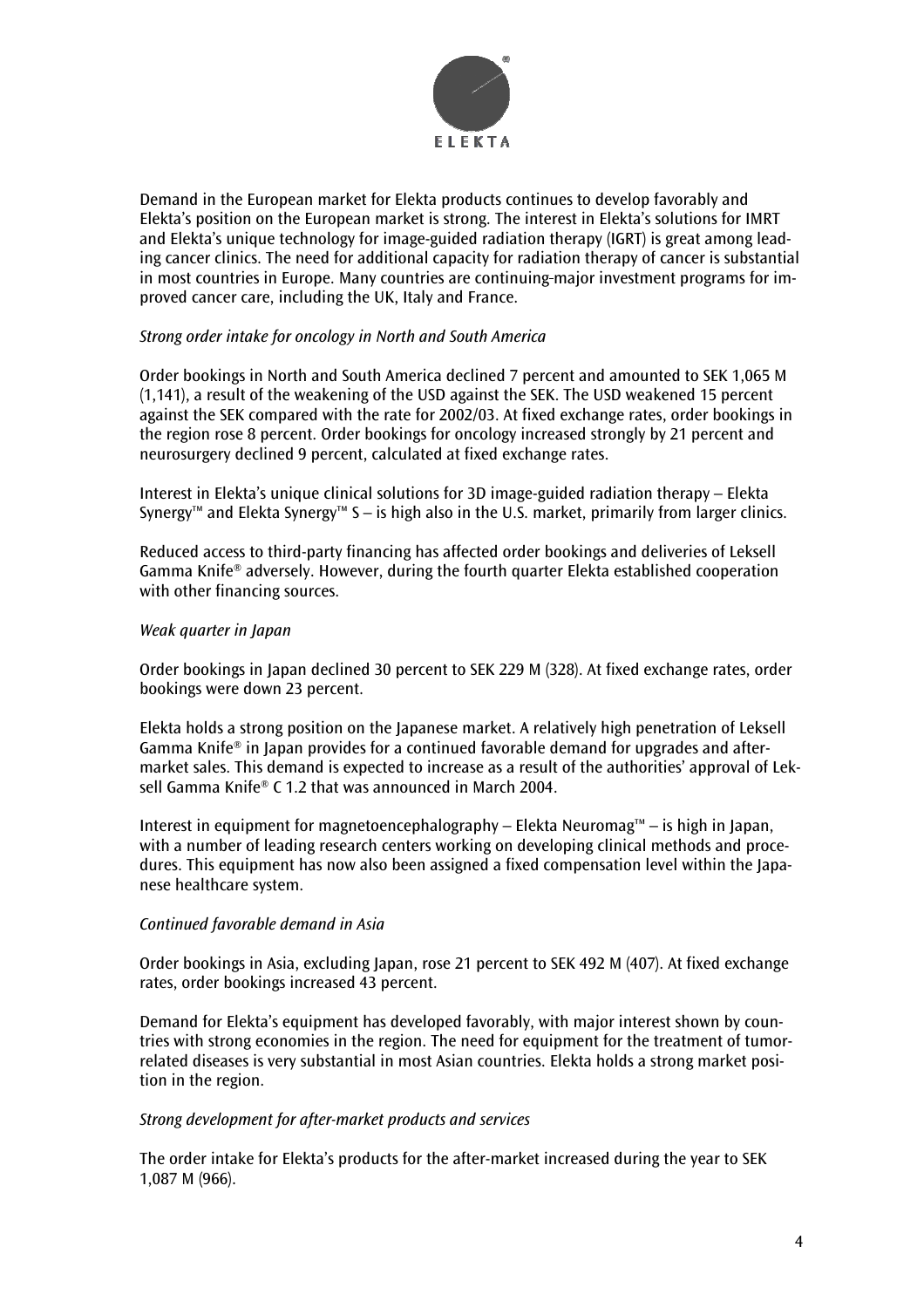

With the rapid growth of the installed base of Elekta's products, the aftermarket products and services are becoming increasingly important. As a consequence, Elekta has introduced a new world-wide organization and new systems to fully exploit this opportunity. During 2003/04 order intake and contribution improved significantly.

# **Net sales**

Consolidated net sales increased 4 percent to SEK 2,900 M (2,781). At fixed exchange rates, net sales were up 14 percent, which is in line with Elekta's financial objective of 10-15 percent.

Net sales for oncology products declined 3 percent to SEK 1,876 M (1,937). Net sales of neurosurgery products increased 21 percent to SEK 1,024 M (844).

Net sales of after-market products and services increased 14 percent to SEK 900 M (791), corresponding to 31 percent (28) of consolidated net sales.

Net sales in the fourth quarter rose 18 percent to SEK 879 M (744).

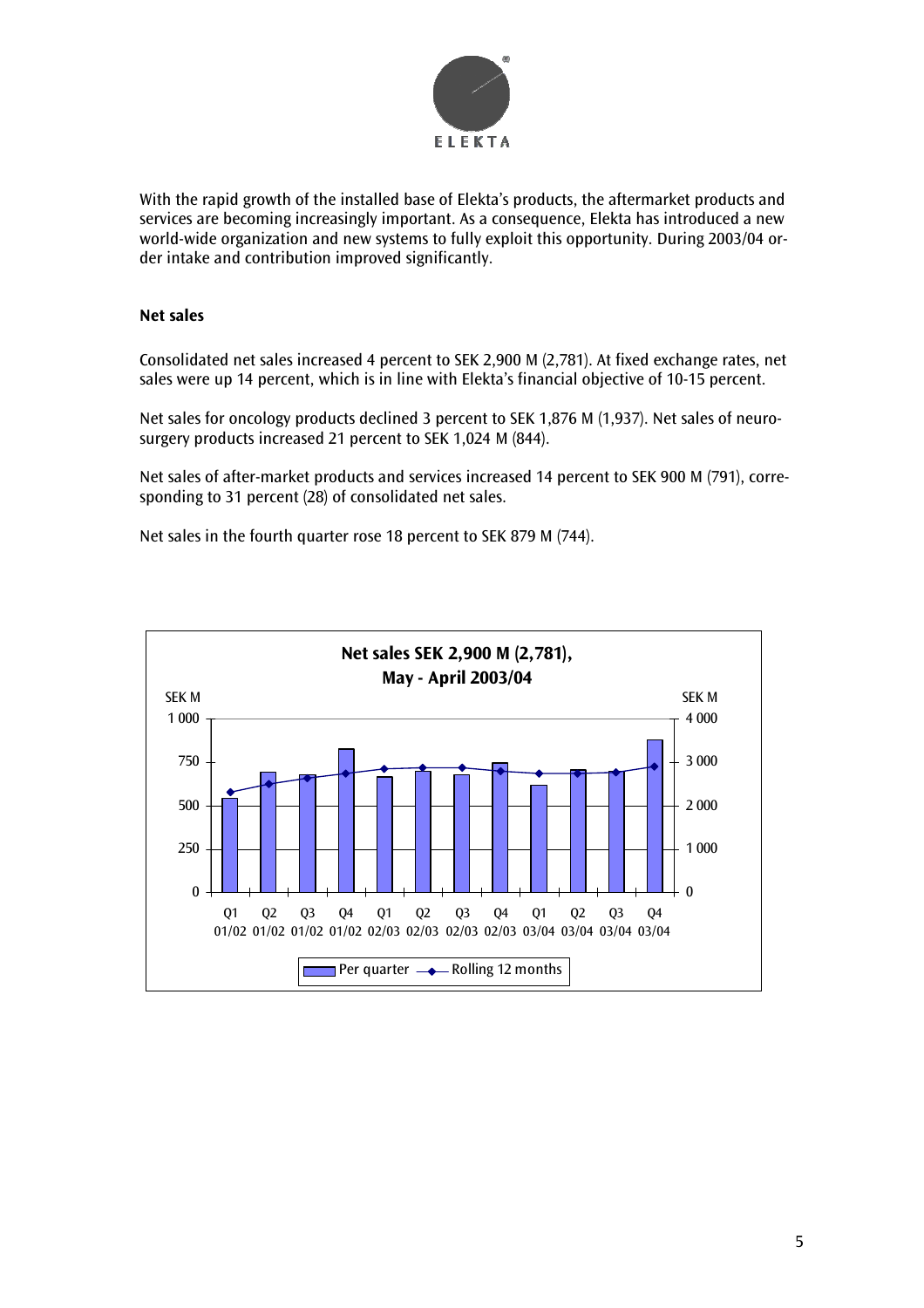

| Net sales                   | <b>Quarter 4</b> | <b>Ouarter 4 Change</b> |        | 12 months | 12 months Change |        |
|-----------------------------|------------------|-------------------------|--------|-----------|------------------|--------|
| <b>SEK M</b>                | 2003/04          | 2002/03                 |        | 2003/04   | 2002/03          |        |
| Europe, Middle East, Africa | 411              | 239                     | 72%    | 1.319     | 1.019            | 29%    |
| North and South America     | 283              | 313                     | $-10%$ | 868       | 1,160            | $-25%$ |
| <b>Japan</b>                | 71               | 99                      | $-28%$ | 303       | 224              | 35%    |
| Asia excl. Japan            | 114              | 93                      | 23%    | 410       | 378              | 8%     |
| Group                       | 879              | 744                     | 18%    | 2,900     | 2,781            | 4%     |
| of which                    |                  |                         |        |           |                  |        |
| Oncology                    | 559              | 491                     | 14%    | 1.876     | 1,937            | $-3%$  |
| Neurosurgery                | 320              | 253                     | 26%    | 1.024     | 844              | 21%    |

#### **Result**

Operating profit declined by SEK 17 M to SEK 306 M (323). Exchange-rate movements affected profit negatively by approximately SEK 115 M. A lower capitalization of ongoing development projects and higher amortization of development costs affected profit negatively by SEK 45 M compared with last fiscal year. The operating margin was 11 percent (12).

The gross margin rose to 39 percent (37) as a result of improvements in efficiency, product mix and greater profitability in service operations.

The cost increase noted during the period was due mainly to continued investments in the development of new advanced technology and clinical solutions.

Investments in research and development rose 13 percent to SEK 210 M (185), corresponding to 7 percent (7) of net sales. The Swedish Financial Accounting Standards Council's RR15 recommendation (IAS 38), which advises capitalization of certain development expenses, results in increased earnings volatility, depending on the phase reached by the particular development project. Capitalization/amortization had an adverse impact of SEK 8 M (pos: 37) on profit. Specific projects were capitalized with SEK 8 M (41), while the remainder was expensed. Amortization of capitalized development amounted to SEK 16 M (4).

Year-on-year exchange-rate movements had an adverse impact of approximately SEK 115 M on operating profit. Elekta hedges contracted net flows and part of expected net flows over a rolling 18-month period through forward contracts. Unrealized exchange-rate gains, compared with currency exchange rates on April 30 for forward contracts that were not revalued in the balance sheet, amounted to SEK 27 M.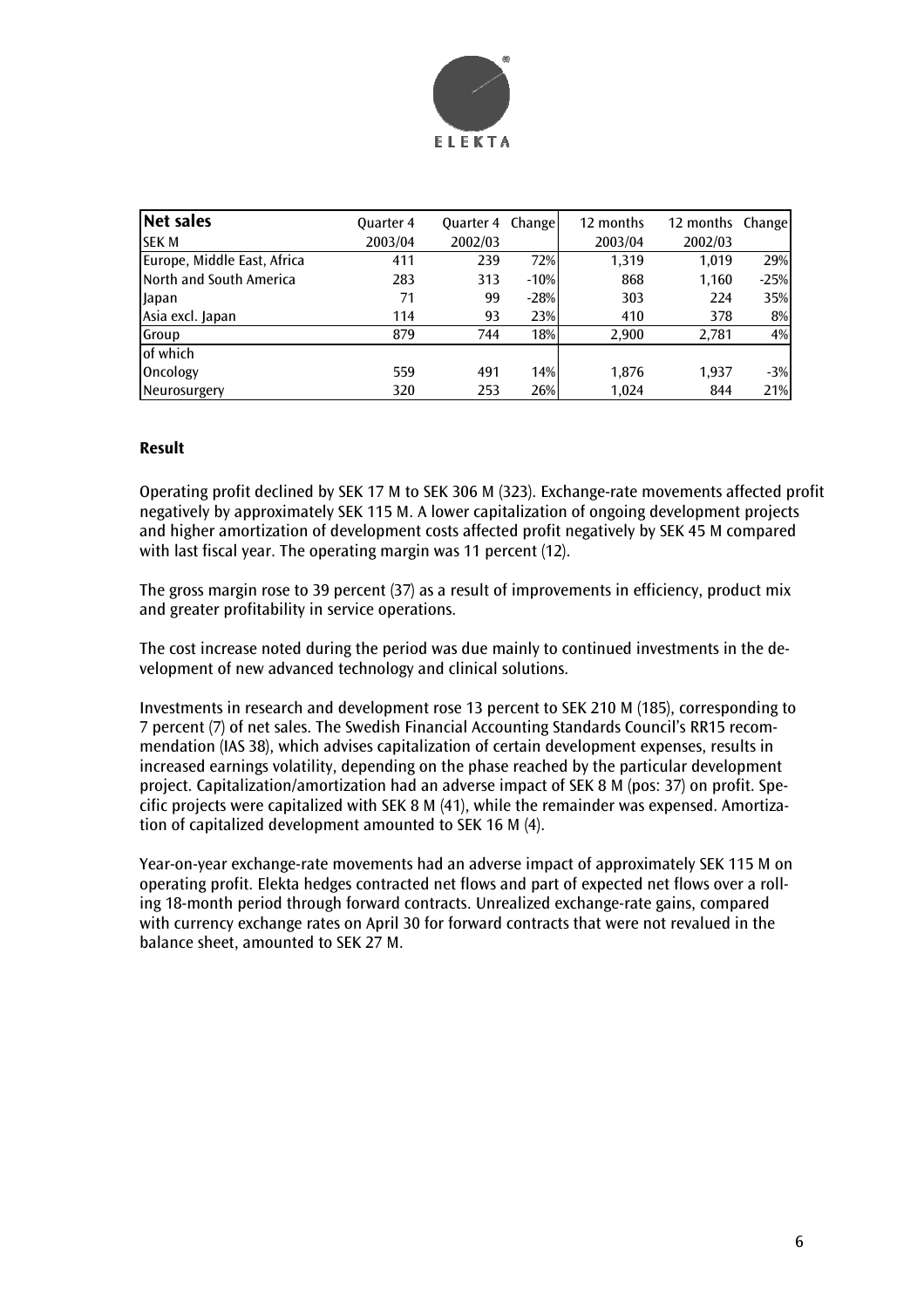



Operating profit in the fourth quarter rose 30 percent to SEK 114 M (88), mainly as a result of increased volumes. The operating margin was 13 percent (12).



Net financial items amounted to income of SEK 19 M (expense: 6), including net interest income of SEK 11 M (7). Earnings from participations in associated companies amounted to SEK 8 M (11), including a loss of SEK 2 M on a divestment. Financial exchange differences amounted to SEK 0 M (loss: 24).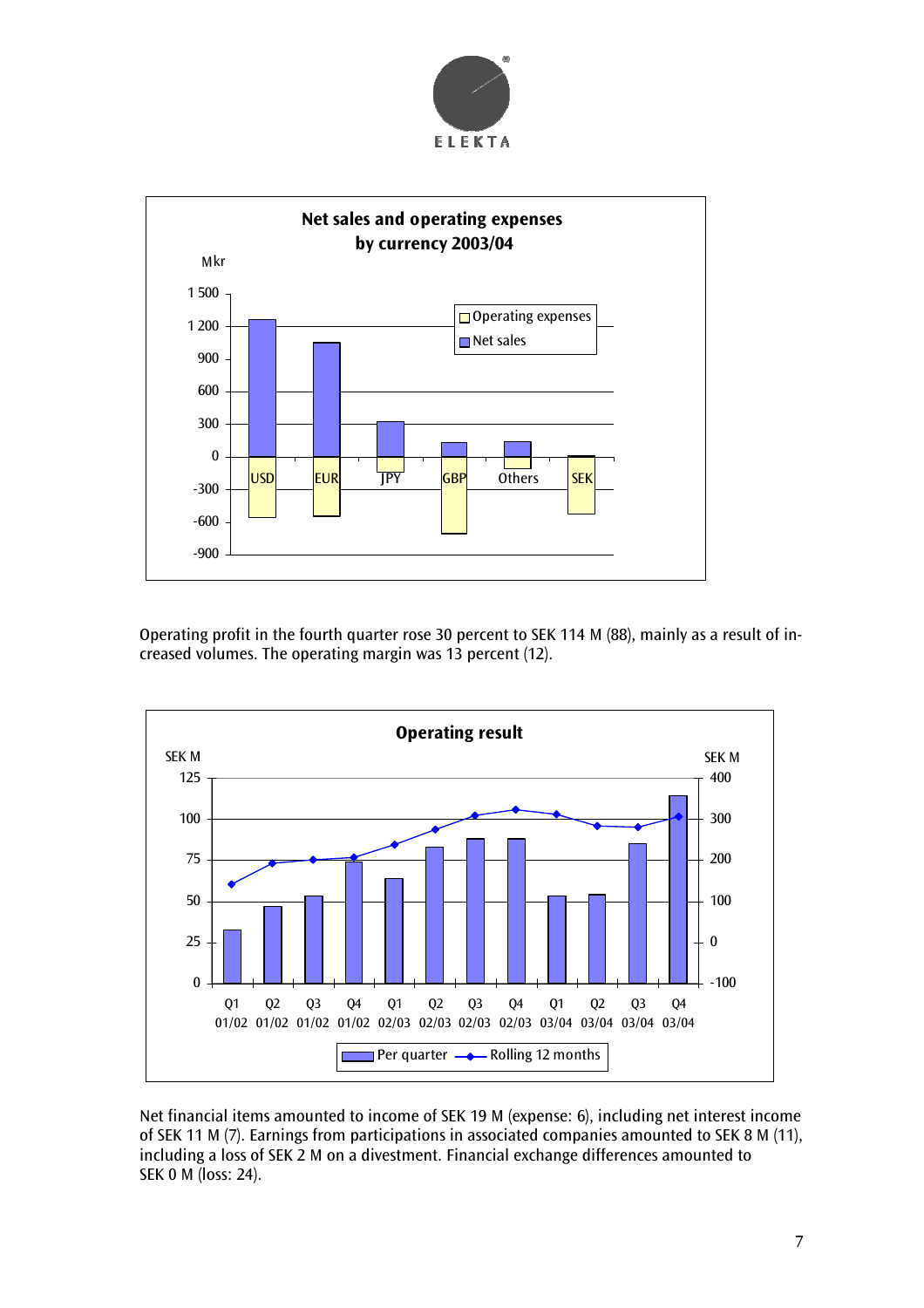

Profit after net financial items totaled SEK 325 M (317). Tax expenses relating to earnings fiscal 2003/04 have been calculated at SEK 103 M or 32 percent. Tax adjustments relating to previous years reduced tax expenses for the year. Total tax expense amounted to SEK 77 M of which deferred tax expense was SEK 24 M. Profit after taxes amounted to SEK 248 M (234).

Earnings per share amounted to SEK 7.63 (7.29) before dilution and SEK 7.63 (7.14) after dilution. The 2001/04 warrants program had no dilution impact.

Return on equity amounted to 17 percent (17) and return on capital employed was 20 percent (22). Based on the full impact of share redemption, return on capital employed would increase by 2 percentage points.



#### **Investments and depreciation/amortization**

Investments in intangible and tangible fixed assets amounted to SEK 99 M (78). A new test facility was built in the UK and companies in Sweden and Italy moved to new premises during the year, which increased investments.

Amortization/depreciation of intangible and tangible fixed assets totaled SEK 88 M (68).

# **Liquidity and financial position**

Cash flow before investments amounted to SEK 448 M (361). Cash flow after investments and divestments amounted to SEK 363 M (288).

Liquid assets totaled SEK 1,151 M (1,087). Of the bank balances held, SEK 76 M was pledged, primarily for commercial guarantees.

Interest-bearing liabilities amounted to SEK 231 M (252).

The equity/assets ratio was 46 percent (49).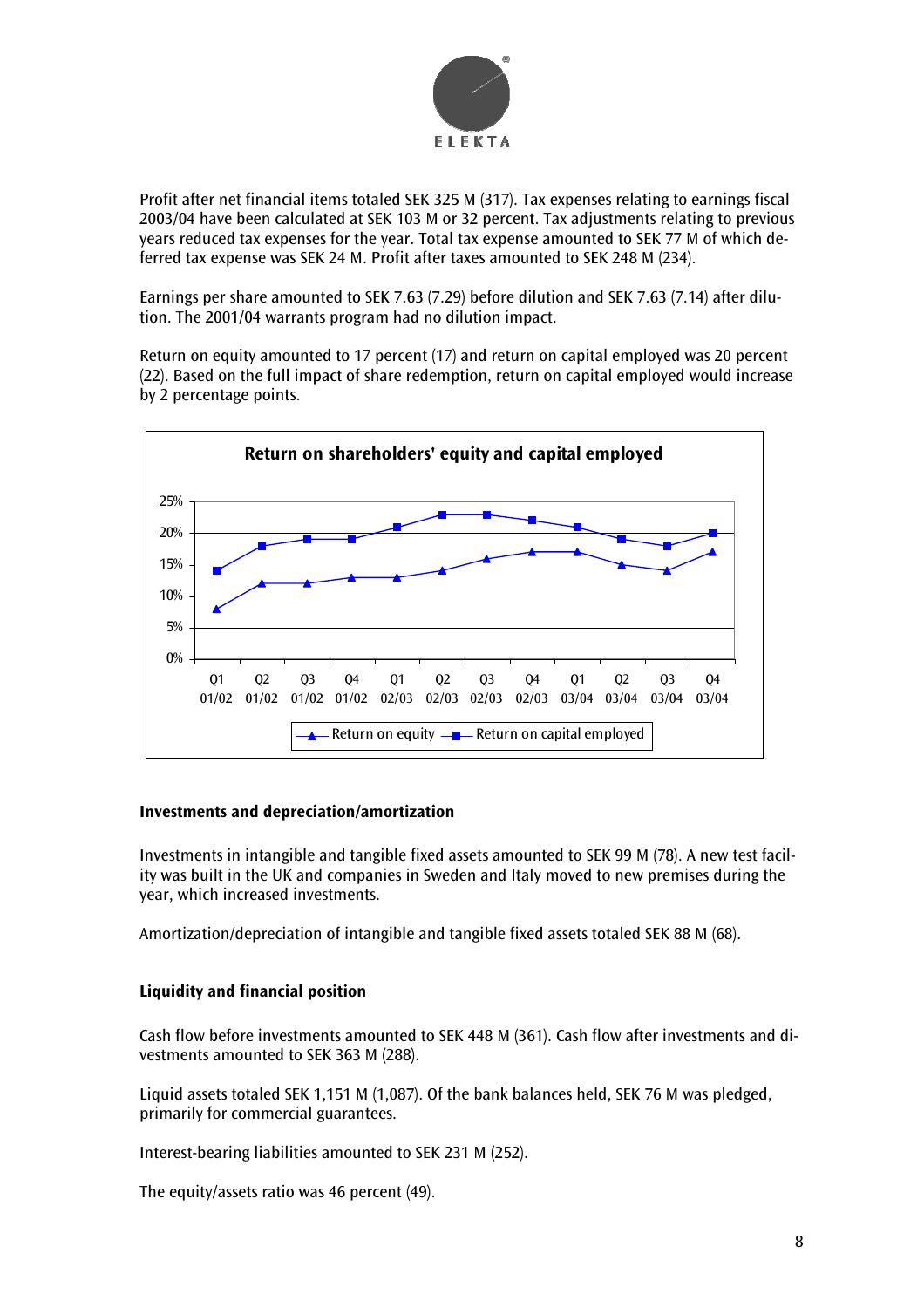

During the fiscal year, 698,125 new Series B shares were subscribed through the exercise of allotted warrants within the framework of the established warrants program. The total number of shares on April 30 was 31,066,254.

#### **Redemption of shares and reduction of share capital**

The Annual General Meeting on September 22, 2003 voted to approve the Board's proposal to redeem every 17th share held for SEK 165 in cash. According to the final count, 1,887,713 were registered for redemption, corresponding to 97.4 percent of the maximum number of shares that were redeemable under this offer. SEK 311.5 M was transferred to Elekta's shareholders at the end of March 2004.

#### **Employees**

The average number of employees in the Group rose by 125, mainly within product creation process and as a result of increased volumes, to 1,136 (1,011).

The number of employees at the end of the fiscal year was 1,170 (1,073).

#### **Parent Company**

Parent Company operations comprise Group management, joint Group functions and financial management. After net financial items, the Parent Company posted a profit of SEK 22 M (11). The average number of employees was 17 (15).

# **Financial targets for fiscal years 2004/05 – 2006/07**

Elekta has established financial objectives that form the basis of the Group's long-term financial planning for the period 2004/05 – 2006/07.

Elekta's objective for yearly sales growth is 10–15 percent in local currency.

The objective for the Group's operating margin is 10–12 percent over a rolling 12-month period. The operating margin for individual quarters may deviate from the established objective. Currency movements could affect the possibilities of achieving the established objective.

The objective for return on capital employed is that it will exceed 20 percent.

Elekta's objective for financial stability is that the equity/assets ratio will exceed 40 percent.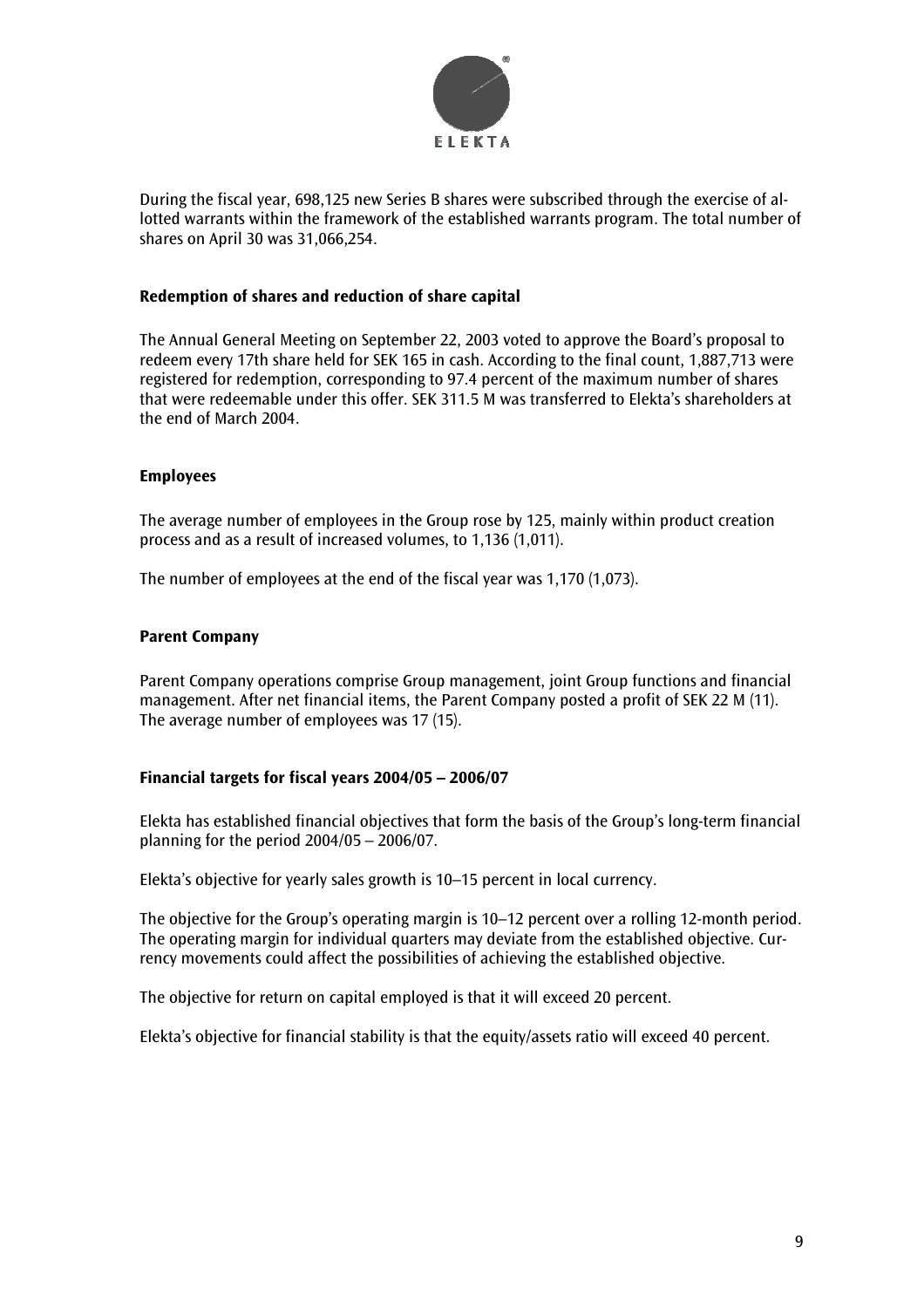

#### **Future prospects for fiscal year 2004/2005**

Demand for Elekta's products and clinical solutions remains high. The order backlog is at a high level.

For full-year 2004/05, Elekta expects its growth and operating margin to be in line with the Group's financial objectives.

Based on planned deliveries, the first quarter of the 2004/05 fiscal year is expected to be in line with the figures reported for the first quarter last fiscal year.

#### **Dividend policy and proposal to repurchase shares**

According to the company's dividend policy, the goal is to distribute 20 percent or more of net profit to the shareholders in the form of dividends, share repurchases or comparable measures. Decisions regarding dividend payments are based on Elekta's financial position, the expected profitability trend, growth potential and investment needs.

Against the background of the company's dividend policy, combined with its strong financial position and current capital structure, the Board has decided to propose to the Annual General Meeting that it will be authorized to repurchase a maximum of 3,106,625 Series B shares in Elekta AB (corresponding to 10 percent of the shares outstanding in the company) and that no dividend be paid for the 2003/04 fiscal year. Decisions regarding share repurchases are made on an ongoing basis during a fiscal year, depending on share price development and Elekta's financial position and investment requirements.

#### **Annual General Meeting**

The Annual General Meeting will be held on September 21, 2004 at 3:00 p.m. at the Finlandshuset Conference Center, Snickarbacken 4, Stockholm.

#### **Financial information**

The Annual Report 2003/04 will be available at Elekta, Kungstensgatan 18, Stockholm, two weeks prior to the Annual General Meeting.

The interim report for May-July 2004 will be published on September 21, 2004.

Stockholm, June 15, 2004

ELEKTA AB (publ)

Laurent Leksell President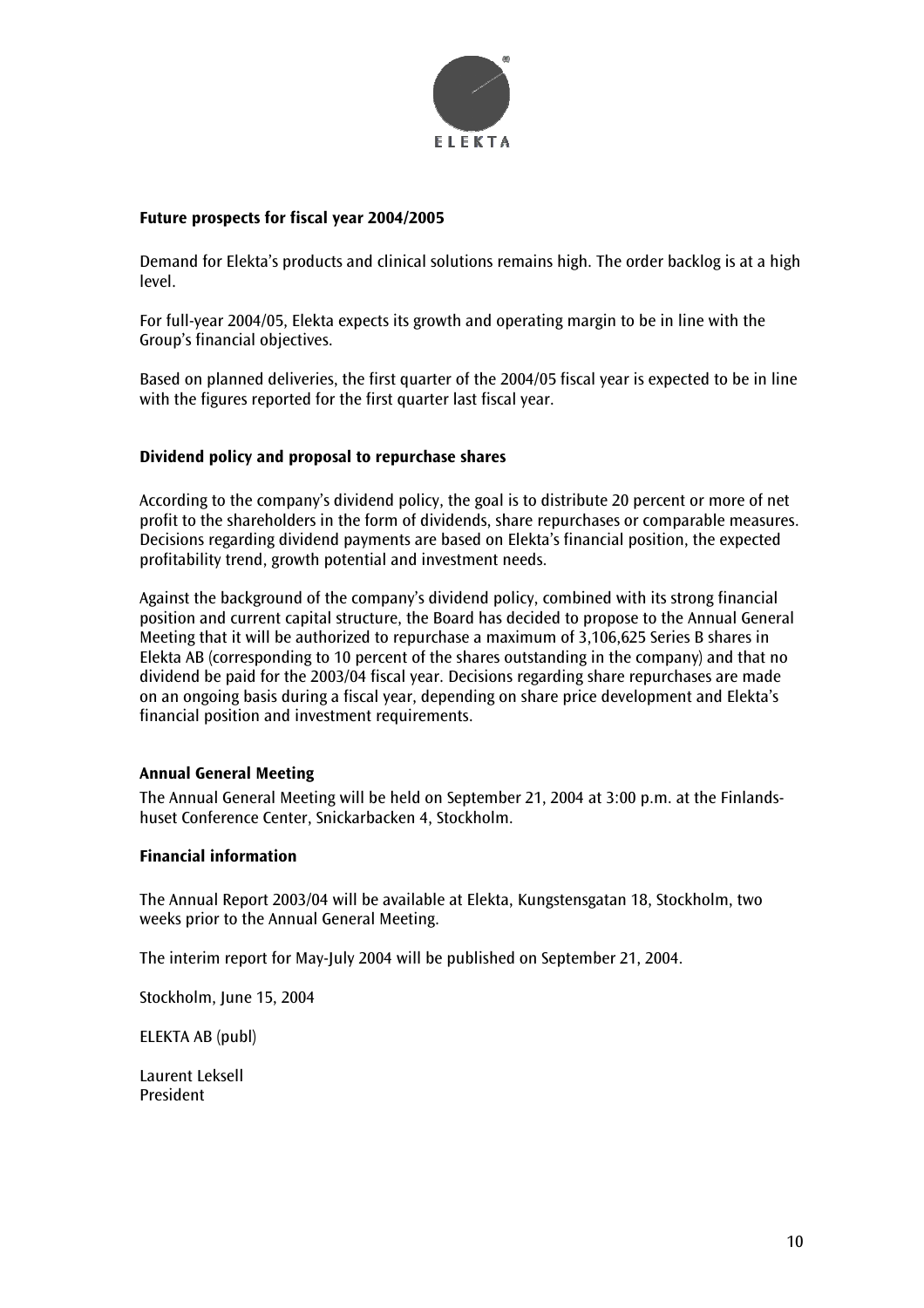

#### **For additional information, contact:**

Peter Ejemyr, Group VP Corporate Communications, Elekta AB (publ) Tel. +46-8-587 254 00 or +46-733-611 000

Further information on Elekta is available at: www.elekta.com

# **Accounting principles**

This report has been prepared in accordance with Sweden's Annual Accounts Act and recommendation RR20 on Interim Reports, issued by the Swedish Financial Accounting Standards Council. The accounting principles and calculation methods applied are the same as those used in the most recent Elekta Annual report.

As of 2003, Elekta applies the Swedish Financial Accounting Standards Council's recommendation RR 25 on segment accounting. Elekta's business operations are confined to a single operating segment, namely treatment methods for cancer and brain disorders, and reference is therefore made to the income statement and balance sheet in regard to primary segment accounting.

| <b>Exchange rates</b> | Average rate |          |                 | <b>Closing rate</b> |           |                  |       |
|-----------------------|--------------|----------|-----------------|---------------------|-----------|------------------|-------|
|                       |              | May-Apr. | May-Apr. Change |                     | April 30, | April 30, Change |       |
| Country               | Currency     | 2003/04  | 2002/03         |                     | 2004      | 2003             |       |
|                       |              |          |                 |                     |           |                  |       |
| Euro                  | 1 EUR        | 9.125    | 9.169           | 0%                  | 9.138     | 9.115            | 0%    |
| <b>Great Britain</b>  | 1 GBP        | 13.184   | 14.145          | $-7%$               | 13.550    | 13.050           | 4%    |
| Japan                 | 100 JPY      | 6.895    | 7.517           | $-8%$               | 6.930     | 6.860            | 1%    |
| <b>United States</b>  | 1 USD        | 7.717    | 9.096           | $-15%$              | 7.658     | 8.195            | $-7%$ |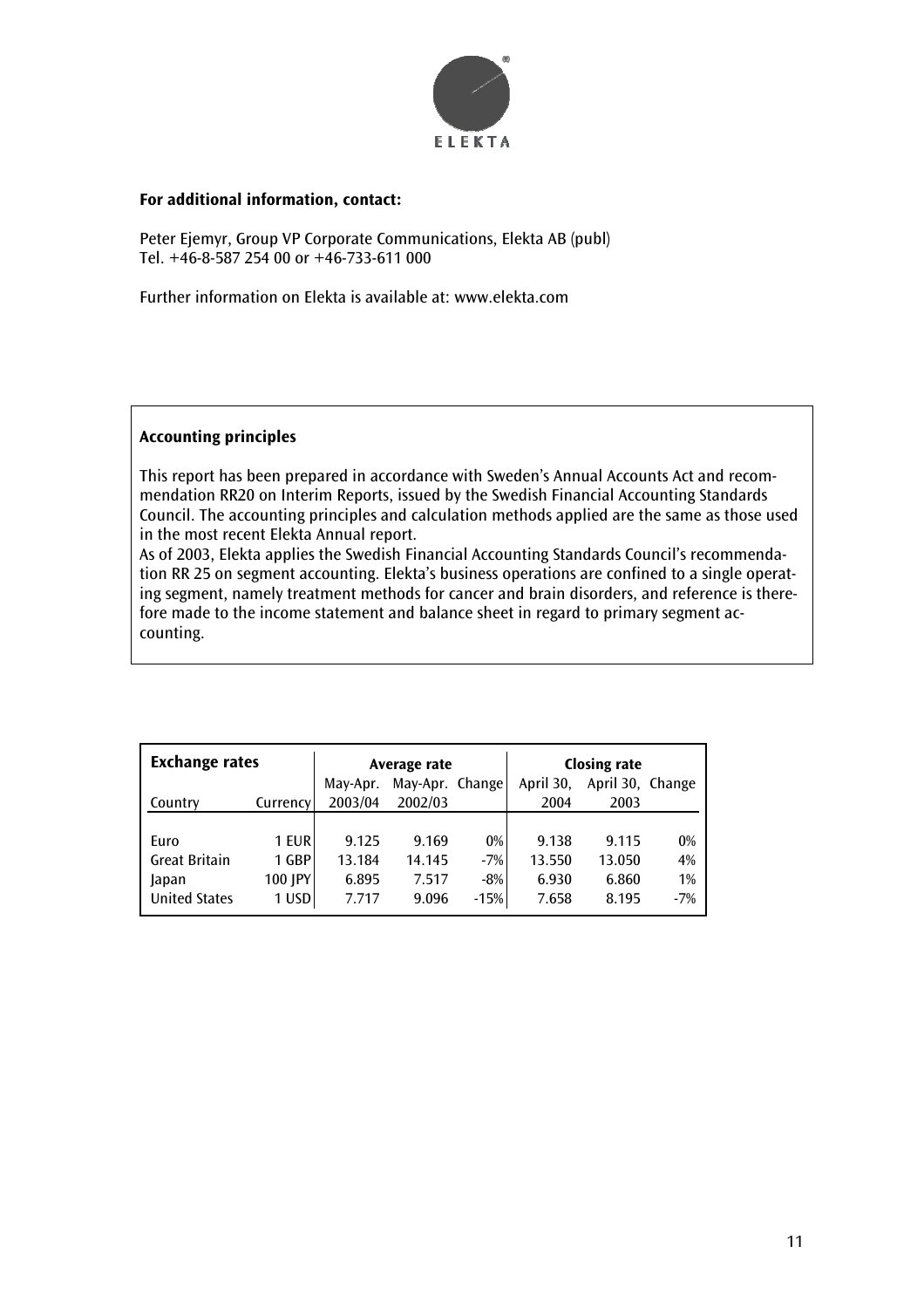

# **INCOME STATEMENT**

|                                          | 3 months    | 3 months    | 12 months  | 12 months  |
|------------------------------------------|-------------|-------------|------------|------------|
|                                          | Feb. - Apr. | Feb. - Apr. | May - Apr. | May - Apr. |
| SEK M                                    | 2003/04     | 2002/03     | 2003/04    | 2002/03    |
| Net sales                                | 879         | 744         | 2,900      | 2,781      |
| Cost of products sold                    | $-544$      | $-461$      | $-1,783$   | $-1,758$   |
|                                          |             |             |            |            |
| Gross income                             | 335         | 283         | 1,117      | 1,023      |
| Selling expenses                         | $-95$       | -98         | $-375$     | $-356$     |
| Administrative expenses                  | $-90$       | -80         | $-291$     | $-285$     |
| R&D expenses                             | $-63$       | $-49$       | $-218$     | $-148$     |
| <b>Exchange differences in operation</b> | 27          | 32          | 73         | 89         |
| <b>Operating result</b>                  | 114         | 88          | 306        | 323        |
| Result from participations               |             |             |            |            |
| in associated companies                  | 1           | 3           | 8          | 11         |
| Interest income                          | 5           | 9           | 27         | 22         |
| Interest expenses                        | - 6         | - 7         | $-16$      | $-15$      |
| Financial exchange differences           | 1           | $-12$       | 0          | $-24$      |
| <b>Income after financial items</b>      | 115         | 81          | 325        | 317        |
| <b>Taxes</b>                             | $-5$        | $-5$        | $-77$      | $-88$      |
| Minority                                 |             | 1           |            | 5          |
|                                          |             |             |            |            |
| <b>Net income</b>                        | 110         | 77          | 248        | 234        |
| Earnings per share before dilution       | 3.42        | 2.36        | 7.63       | 7.29       |
| Earnings per share after dilution        | 3.45        | 2.32        | 7.63       | 7.14       |
|                                          |             |             |            |            |
| <b>CASH FLOW</b>                         |             |             |            |            |
| Operating cash flow                      | 122         | 79          | 372        | 315        |
| Change in working capital                | 134         | 82          | 76         | 46         |
| <b>Cash flow before investments</b>      | 256         | 161         | 448        | 361        |
|                                          |             |             |            |            |
| <b>Investments and disposals</b>         | $-15$       | $-53$       | $-85$      | -73        |
| <b>Cash flow after investments</b>       |             |             |            |            |
| and disposals                            | 241         | 108         | 363        | 288        |
| <b>External financing</b>                | - 324       | - 10        | $-302$     | 231        |
| Change in liquid assets                  | $-75$       | 150         | 64         | 551        |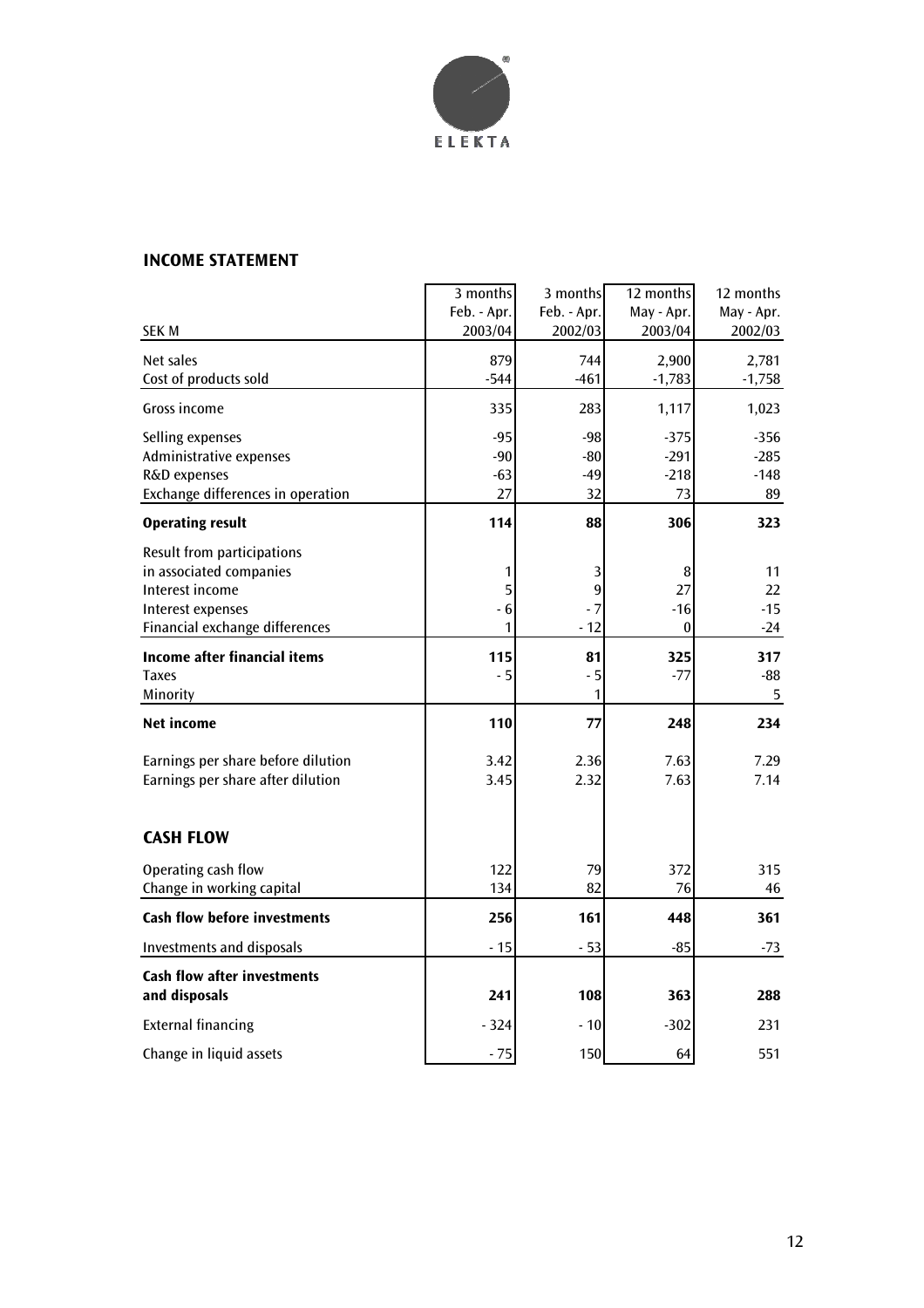

# **BALANCE SHEET**

|                                        | April 30, | April 30, |
|----------------------------------------|-----------|-----------|
| <b>SEK M</b>                           | 2004      | 2003      |
| Intangible fixed assets                | 372       | 408       |
| Tangible fixed assets                  | 134       | 83        |
| <b>Financial fixed assets</b>          | 16        | 16        |
| Inventories                            | 311       | 258       |
| <b>Receivables</b>                     | 1,092     | 1,110     |
| Liquid assets                          | 1,151     | 1,087     |
| <b>Total assets</b>                    | 3,076     | 2,962     |
| Shareholders' equity                   | 1,413     | 1,445     |
| <b>Provisions</b>                      | 158       | 110       |
| Interest-bearing liabilities           | 231       | 252       |
| Interest-free liabilities              | 1,274     | 1,155     |
|                                        |           |           |
| Total shareholders' equity, provisions |           |           |

# **CHANGES IN SHAREHOLDERS' EQUITY**

|                                        | April 30, | April 30, |
|----------------------------------------|-----------|-----------|
| SEK M                                  | 2004      | 2003      |
| Opening balance                        | 1,445     | 1,272     |
| Option premiums and warrants exercised | 26        | 22        |
| <b>Redemption of shares</b>            | $-312$    |           |
| <b>Translation differences</b>         |           | -83       |
| Net income                             | 248       | 234       |
| Closing balance                        | 1.413     | 1.445     |